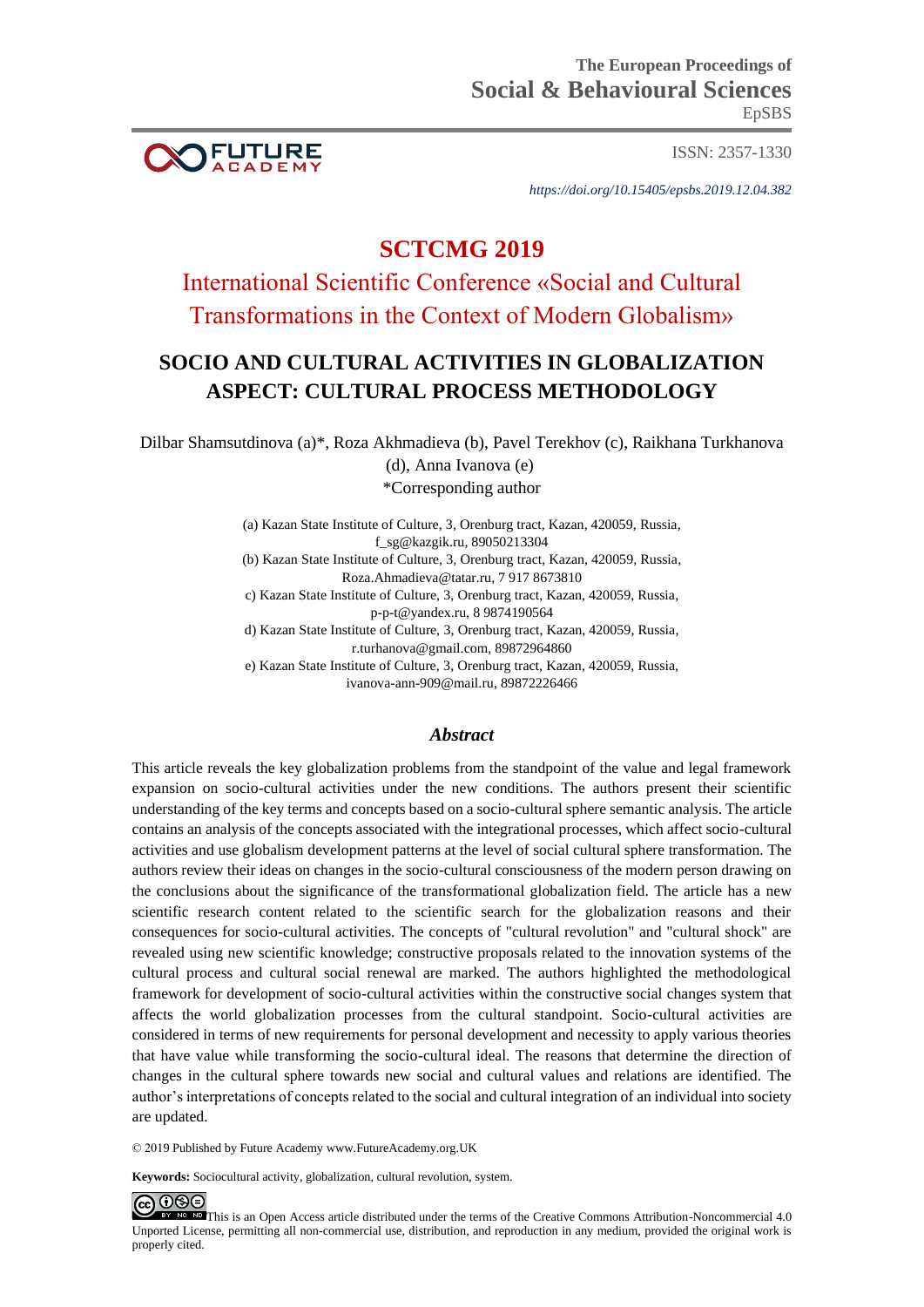## **1. Introduction**

Today, globalization affects many areas of the economy, politics, culture, history, and social relations. Cultural and historical cataclysms, wars, terrorism, cultural local transformations, social conflicts are mediated by several reasons characterized as a social and cultural self-changing system of a modern personality socialization in the global space. Cultural transformations and social relations, nowadays, are of fundamental nature, as they are related to the use of new economic systems for positioning cultural products implementation, have compounded form of cultural self-realization methods, use systems of selfregulating informational influences on people, and also are associated with dynamic processes of socialization and individualization of a person. Many reforms in politics and culture are determined by controlled and uncontrollable globalization factors with new systems of functioning of the space-time and objective social development of the individual. Modern socio-cultural activities are susceptible to transformational processes in the unstable economic social development, the diverse and dynamically developing clusters emergence that determine the vector and form of the individual cultural positioning based on new social relations, new social institutions and new social values. Many social systems have changed their influence on the individual, and also modified the focus of the cultural services provided to the population, which significantly expanded the cultural innovations levels towards various social standards of man development and formation. Nowadays, cultural individual adaptation is connected with social and cultural institutions that have systems of national, general spiritual, general moral and general cultural direction. These institutions have new resources of cultural information systems involving the use of social development objective nature, the emergence of a different cultural processes algorithm, celebrations, large-scale cultural events with updated content, methods and means of conducting, cultural locations and values. The modern system of interconnection between modern and traditional cultural processes is resulted from socio-cultural forms that have different application positions. These positions are associated with the use of modern cultural systems and are determined by socio-economic and political events that focus on the unifying nature of many cultural decisions and programs, projects and forums. The use of various technologies in solving a variety of socio-cultural problems caused by innovative globalization processes.

## **2. Problem Statement**

Justifying the ideological form of the issue, it is necessary to highlight certain areas of personal acculturation and the various intensified leisure socio-cultural practices associated with it, implementing various informational, and educational, cultural, creative, value, hedonistic and compensatory technologies. Marketing art technologies and cultural management shows and programs nowadays displace new versions of hobby, artistic, amateur initiatives. But they are not always aimed at meeting the spiritual and moral needs of a person. This raises the serious problem of creative the individual self-realization on the basis of new cultural systems that are connected with the cultural market commercial segments and are not always able to provide to the individual a high-quality self-development in terms of leisure. It is also important to identify different areas of state cultural programs. They seek to attract young people to new cultural projects aimed at civil and patriotic development, social and informational activities, IT technologies for new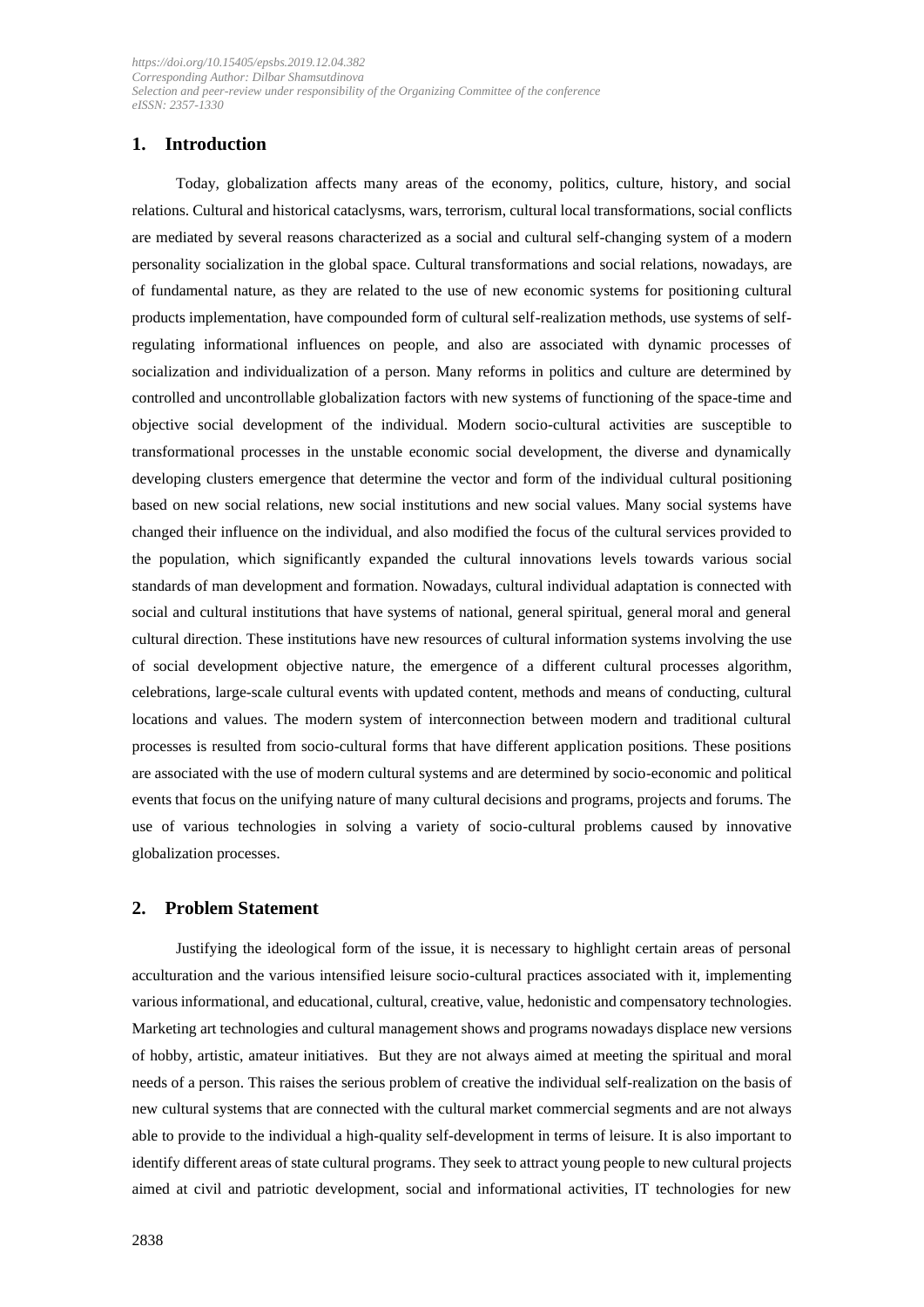multimedia cultural sites, digital cultural programs that carry modern social values to various categories of the population. Trendy social shows and quests replace many traditional educational systems for adolescents. This entails the problem of budgetary and business proposals in the cultural sphere integration. This problem remains relevant through the use of cultural fundraising projects, as well as self-management technologies, which sometimes replace those vacuum social voids associated with globalization and socialization.

## **3. Research Questions**

With regard to the implementation of various socio-cultural activities, it is important to note that cultural changes in a person occur against the globalization processes background that have systemic bases of functioning in different directions - socio-economic, socio-political, historical and ethnic, associated with personal cultural potential realization. Many studies emphasize the close connection between culture and the nation. Their interconnected is based not only on the base of traditions. Innovative cultural systems impact modern person consciousness through the information network "Internet", global economic structures network that bring something new to socio-cultural activities while using alternative sociocultural technologies. Socio-cultural activity today is aimed at solving modern global problems on the following areas: expanding the cultural consciousness of the individual based on new values; the development of the value-normative field of the nation by attracting integrative cultural international systems; the application of a cultural approach to the variable activity component of the implementation of regional programs. It is also important to use intercultural communication by the introduction of cultural projects on solving today's issues, namely the problems of adaptation to new sociocultural conditions, the formation creative skills, the inter-ethnic communication skills development, laws of creativity in a mobile and flexible changing social and cultural environment implementation, realization of technologies on individual social skills establishment, to solve actual today's problems. Considering all these issues we will designate constructive proposals related to social cultural renewal innovative systems: introduce new standards for assessing the quality of socio-cultural education and upbringing drawing on the new cultural segments in the specialists' training in the sociocultural sphere; optimize the control and correction system of the cultural and leisure projects for young people with new cultural and leisure needs; to direct sociocultural research vector towards modeling innovative socio-cultural programs based on the integration of science, art, information technologies, alternative and creative techniques for their implementation.

#### **4. Purpose of the Study**

The study of the modern socio-cultural sphere is associated with the implementation of different socio-cultural activities that bring into the world new ideas for the socio-cultural space reorganization. These ideas indicate the purpose of this study - to reveal the main globalization systems that influence the effectiveness of socio-cultural activities considering individual creativity and its creative potential realization.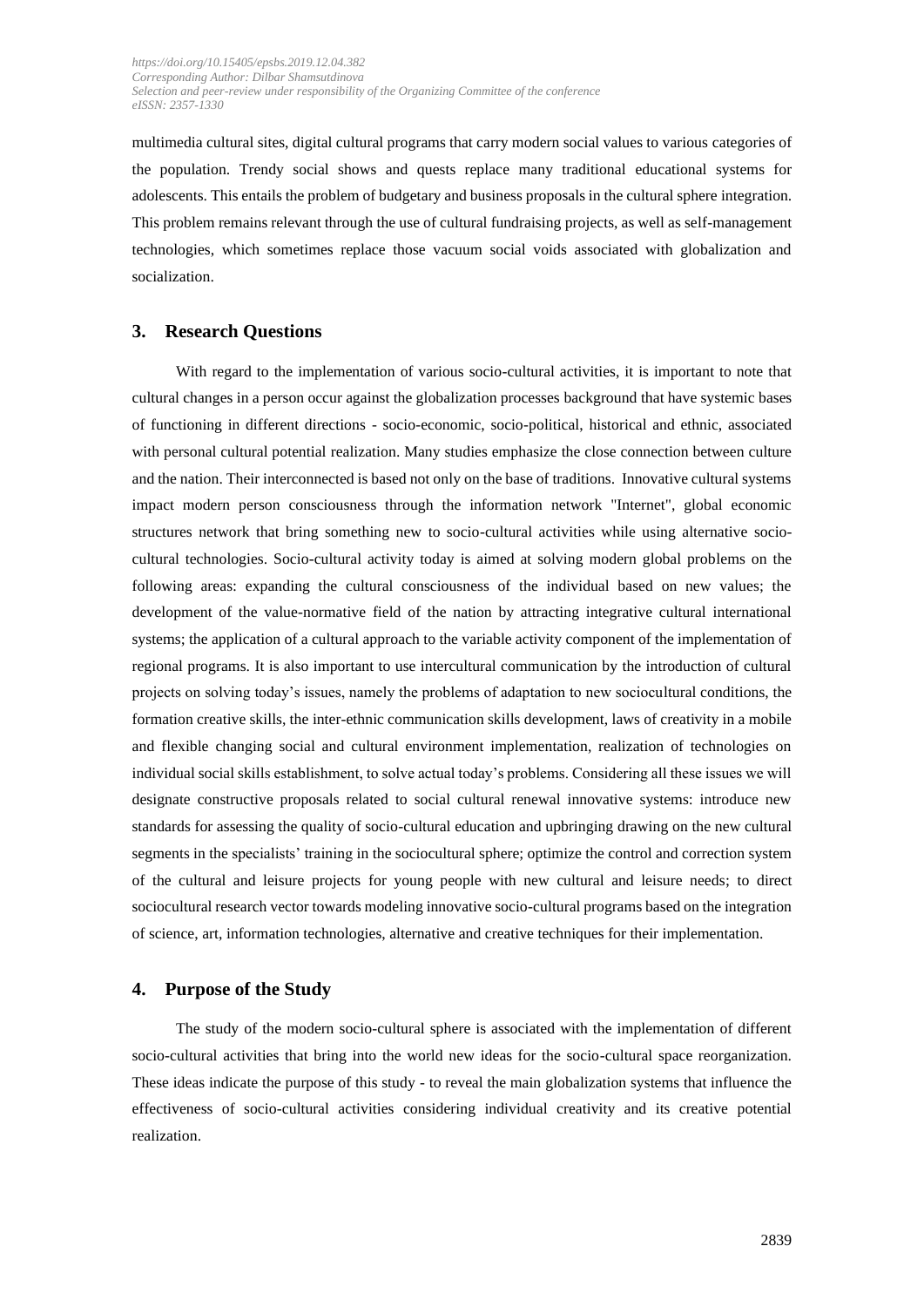## **5. Research Methods**

The work uses methods of comparative analysis; methods of analytical research, generalizations, conclusions, methods of concepts synthesis, logical inference are implemented.

## **6. Findings**

The study obtained the following results:

1. The development of culture, society, social institutions that have different levels of embodiment of creativity and creative orientation of the individual change people's mindset. Socio-cultural activity is a system mediated by the implementation of socio-cultural processes in the functioning of the activities of socio-cultural institutions and institutions aimed at stimulating the creative initiative of the individual. Globalization is a form of sociocultural evolution of society, connected to the world laws of development use, new reforms in various structures of society, determining the transformation of various world systems in the context of changes in all areas and sectors of the economy, politics, culture and society. Globalization processes are modified systems that affect cultural, socio-economic and political innovations by differentiation of spheres, forms and levels, and categories that determine the world's progressive development quality. The Cultural Revolution is a change in the conditions of the creative personality development through new experimental creative sites and laboratories that have an impact on the personality and society in the system of local individual development. Cultural shock is a new system changing a person's consciousness, which uses the manipulation with new socio-cultural categories and values, often not always understanding their direction. So, Bessonova and Stepanchenko (2017) came to the conclusion that the conceptual and terminological system of socio-cultural activities is based on concepts related to the concept of an object and its features, the product of activities and essential features. Zharkov (2012), considering social and cultural activities in procedural (historical) terms, understands it as a way of activity, that is, a specific set of techniques, procedures, norms, characterizing the level of development and orientation of the socio-cultural activity to create or destroy the existing order. In this regard, we believe that cultural processes are socio-cultural forms of changing social relations and social levels of development in the system of historical factors influence on culture from the standpoint of world standards, cultural patterns, socio-cultural values subordinate to objective social reality.

2. Socio-cultural innovations appear only when globalization opens the world space on the basis of socially and politically significant communications, which allow accumulating new experience, exchanging various innovation strategies and creative techniques from the standpoint of new social and cultural ideals. A socio-cultural ideal is a type of social or cultural product or result of creative activity that influences individual while pursuing all the aggregate qualities of a creative individuality. Socio-cultural ideal demonstrates a completely different level of personal development, which has the highest spiritual and intellectual values. This ideal contributes to the globalization development in conditions of positive human relations, productive creative activity and new results that have significance for the world community. Various international forums, festivals, and innovative conventions today carry a new social and cultural burden in during the functioning of various cultural patterns connected with the structuring and modeling of the world systems of personality development. Dombrovskaya (2013) notes that "the importance of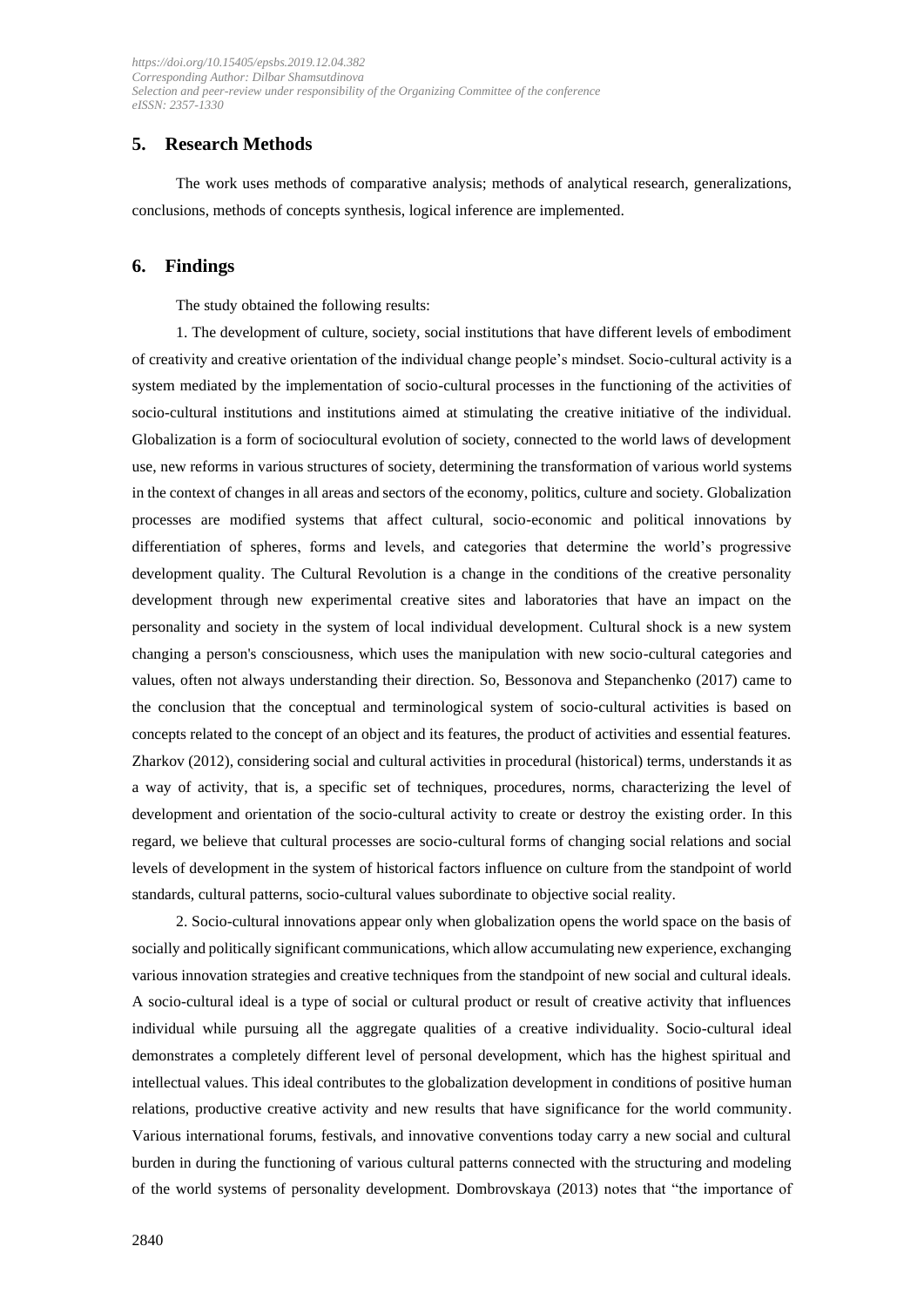studying current trends in the development of socio-cultural activities is associated with assessing the level of sociocultural development of society, developing a model for overcoming negative trends in the sociocultural sphere" (p. 98). Nguyen, Jefferies, and Rojas (2018) believe that intercultural exchange of experience between students based on globalization processes leads to an increase in cultural level based on the development of intercultural communication, which is focused on the effective socialization of the individual. Nowadays, the scientific analysis of sociocultural phenomena and processes depends on the ability to develop conceptual schemes, identify areas of sociocultural problems, the level of understanding the technologies of sociocultural activities the improvement.

3. Today, the sphere of socio-cultural change varies due to various leisure and cultural-leisure projects directed at the implementation of various communicational types, aimed at the creation and dissemination of new cultural values. So, Korolkova (2018) notes that modern socio-cultural activities can be defined as an integrative multifunctional activity field; its goal is to organize rational and meaningful leisure for people, to satisfy and develop their cultural needs, create conditions for self-realization for everyone, reveal individual abilities, self-improvement and amateur creativity during free time. Veisero and Khomenko (2016) believe that there is an increased social need to create the maximum number of new zones to meet the social and cultural activities of Russians. This was reflected, among other things, in the emergence of many fundamentally new institutions, enterprises, socio-cultural organizations, which allows expanding the range of content, forms and types of cultural and leisure activities, as well as the technologies that provide them. An important condition for the activation of these processes was the emergence of a new mechanism for governance and managing these institutions and organizations, including elements of cost accounting, the development user fees system, and individual forms of activity based on private property (Veisero & Khomenko, 2016). It can be noted that the culture of self-actualization of the modern person depends on the use of new channels of socio-cultural development based on the latest information systems, allowing to vary the world achievements in the field of culture and art. The use of creative resources of cultural and leisure projects aimed at the development of a national, universal and regional historical and cultural potential of the socio-cultural environment allows implementing it. Ethnic systems, new patterns of ethnic creativity determine, in many ways, the culture of individual creativity at the highest level. The exchange of interethnic values allows an individual to use the experience of a globalization trend, which is mutually enriching different cultures in the growth of the individual creative orientation, the development of its creative potential.

4. A sociocultural system is a system connecting to initiatives and creative results of the activities of talented people, implemented in a new, qualitatively different way. This is due to innovations, which introduction is global, aiming at expanding competitive advantages in the future. New levels and facets of human creativity development are determined by the use of international experience in intercultural communications. And it actualizes the main vector of globalization - the creation of unique intercultural environments, which would identify global problems and findind a universal solution that can influence the mentality of all nations without exception. Idrisova (2006) argues that optimize the organizational forms of innovation activity and the innovation infrastructure, economic relations in the innovation sphere and the management of the activation of innovation processes in the industries and the region it is important at the moment. Morgado and López (2016) believe that Internet technologies significantly expand the scope of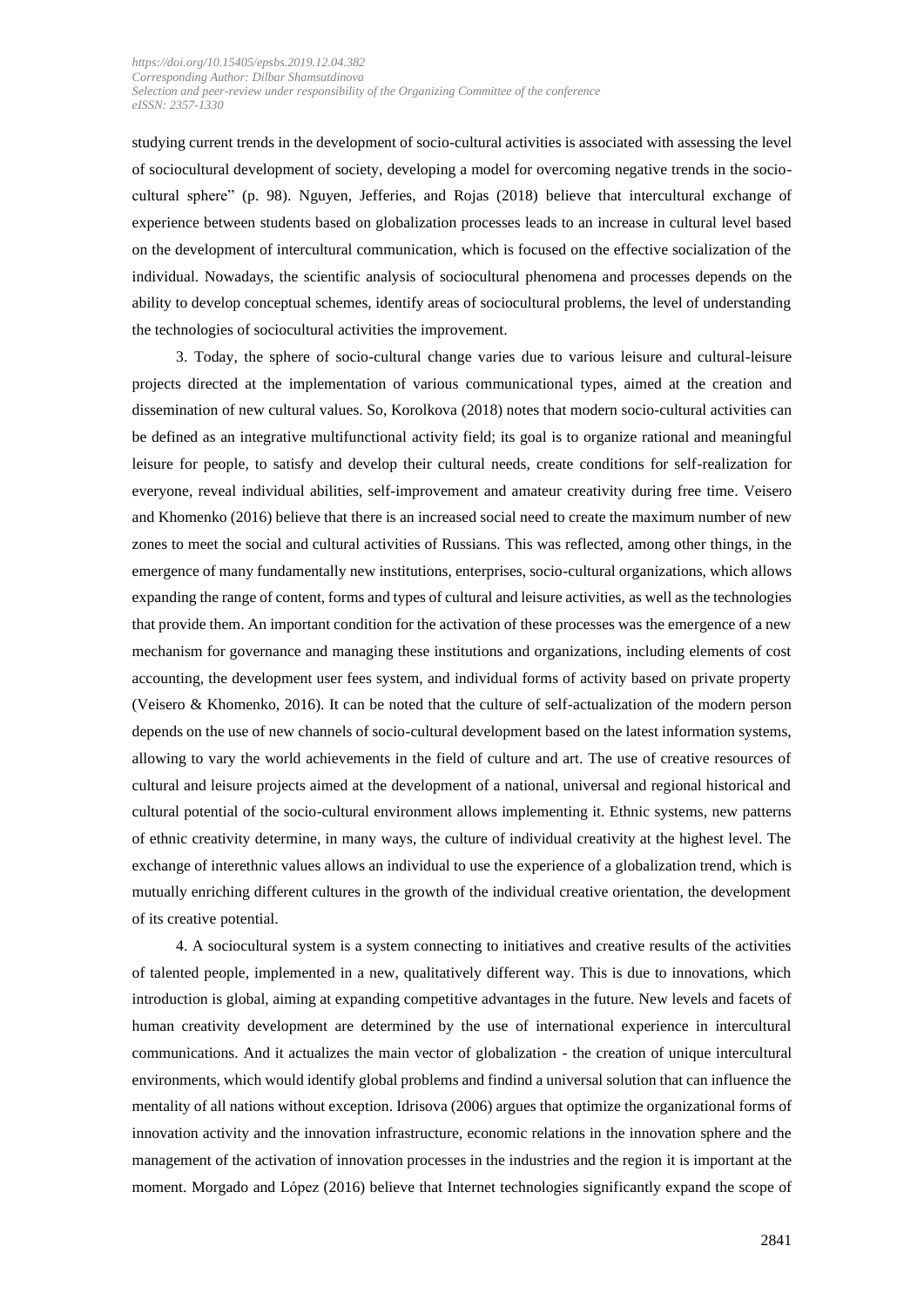new socio-cultural systems application. They research themon the example of new sound technologies that carry various globalization directions in the sociocultural development of a modern personality. According to scientists, modern sound multimedia culture influences the sociocultural consciousness of the individual, allowing the formation of unique creative environments (Morgado & López, 2016). Creativity is a natural system of human activity, subject to specific laws related to the use of the results of human thought, which has a tendency to novelty and innovation, the development of imagination and thinking, fantasy and artistic creativity that are responsible for a qualitatively new product. A creative person is focused on solving new problems and searching for ideas that bring her satisfaction if they are connected with an innovative and creative way of self-expression. We believe modern socio-cultural activity opens up great opportunities for the development of the creative potential of the individual in the context of globalization. It contributes to understanding the new in the intercultural space – of many historical, philosophical, political, economic, social problems and values. Many studies confirm that globalization has very clear guidelines as economic levers emerge and contribute to various arts and individual creativity flourishing, social innovations of various countries and cultural changes in various social and cultural spaces. However, in our opinion, globalization has a negative character, since it contributes to the spread of not only positive, but also negative trends in the development of society.

5. Socio-cultural activities are directed for the successful functioning of many areas - supplementary education, upbringing and socio-cultural development of children, adolescents and youth, the implementation of youth programs, and the exchange of experience, which contributes to an increase in the quality of pedagogical activity. Today, pedagogical management of cultural and children, adolescents and young people leisure activities forms are based on world standards, due to globalization. So, Rona, Forster, and O'Neill (2018) concluded that in the conditions of the summer camp, social and cultural leisure practices related to the sociocultural education of children, have a great effect in the system of personality enculturation. Socio-cultural activity allows using the achievements of the world professional space in preparing students for their future profession. So, in the Kazan State Institute of Culture, the project "Bureau of Employment and Temporary Employment for Social and Humanitarian Faculty Students – Working World" is being successfully implemented. The basic platform is the social network "V Kontakte", where work is actively carried out on the proposal of vacancies, specialized projects for students, the first of which have already been successfully implemented within the city and republican programs. The students compiled more than 100 resumes of international standard in two languages (Russian and English) for the possibility of cooperation with foreign organizations, a student's employment record book was developed.

6. People's competence improvement, sociocultural practice complexity, increasing social activity various creative social systems, reorienting public consciousness to economic and cultural integration perception, all management systems modernization – these are the globalization processes complicating modern socio-cultural reality. The basis of socio-cultural activities is specific historical conditions that determine the quality of cultural development based on multi-layered social relations. Forecasts for the implementation of socio-cultural activities depend on the intensive updating of its conceptual and terminological apparatus, which ensures the onward movement of many cultural processes in the direction of searching for various resources, projects and programs. The growing influence of globalization on socio-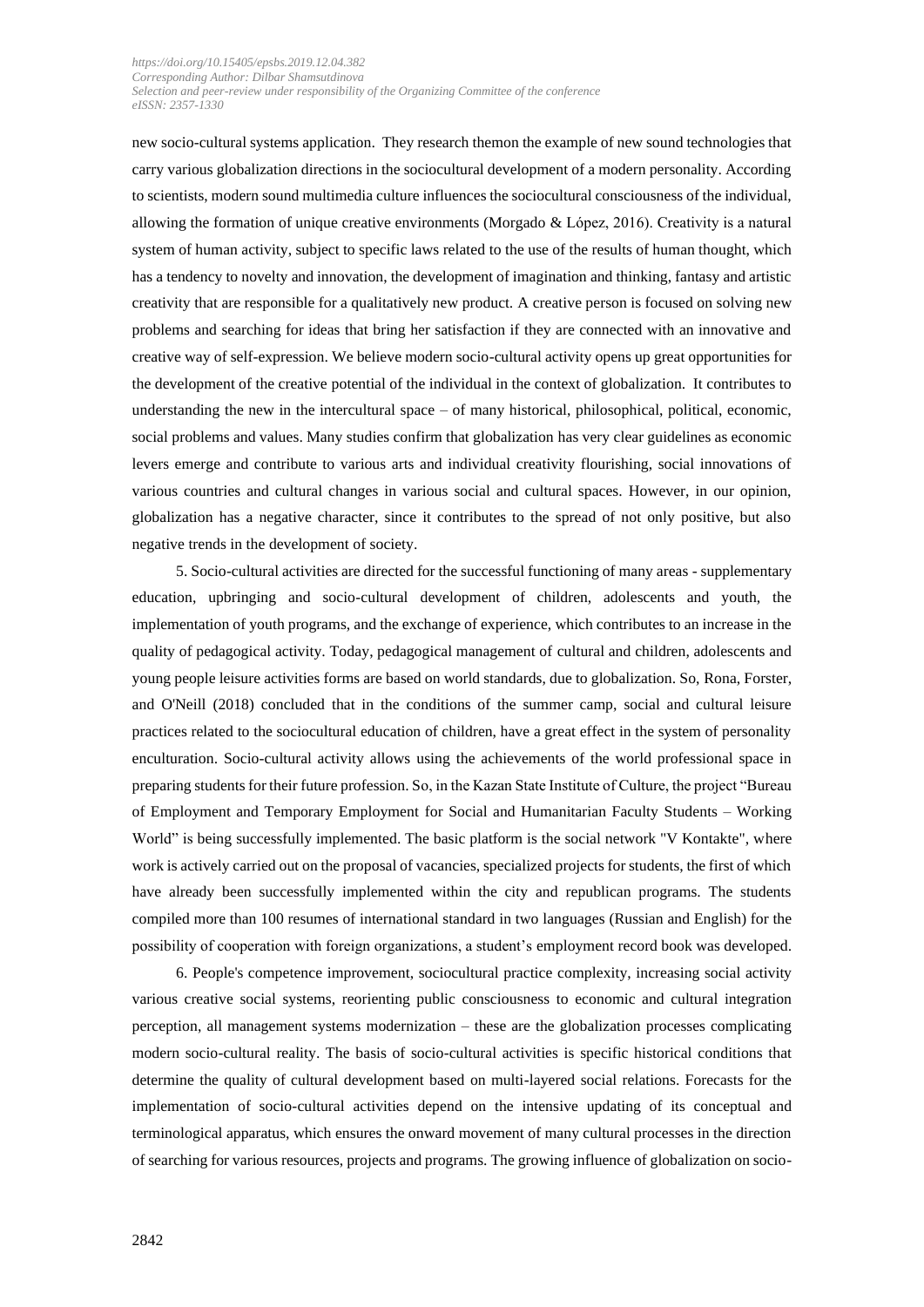cultural activities is associated with the use of various paradigms that explain the world from the standpoint of new results of science, practice, experience, theory and methodology in various countries.

7. The methodological basis for the socio-cultural activities development in the system of constructive social changes affecting the world's globalization processes in cultural field consists of the following areas: various systems integrate into the world cultural space via new information technologies; multimedia is used in the expanding the individual socio-cultural activity context; social relations among young people develop on the basis of new sociocultural technologies, which determine the level of cultural innovations in the modern commercial challenges context; micro-cultural zones go through the use of information systems in the functioning of creative sites with new targets.

## **7. Conclusion**

So, socio-cultural activity in the aspect of globalization changes, intends to create a new world outlook objective reality, carrying changes in the individual consciousness, searching for an algorithm for developing various values in the context of diverse human creative activity forms, studying socio-historical experience and its influence on culture. Logical processes determining the global tendencies direction influenced by qualitatively new connections between space and man, the emergence of world-class quality standards, the use of mass and individual cultural development laws, the implementation of social programs related to the exchange of experience in the information space, the emergence of new cultural products of importance for the whole world, the implementation of large-scale mass cultural events, the use of problemsolving experience based on innovative instrumental and technological processes. Socio-cultural activities today are related to the following areas:

- socio-cultural regulation of social state orders;
- updating the structure of various cultural, leisure and socio-cultural institutions activities;
- target orientation of different countries cultural policy in the intercultural exchange of experience;
- the information system complexity;
- optimization of the processes of social and cultural integration of the individual into society.

Cultural events have new types and forms of embodiment associated with the use of world cultural experience. So, in the Republic of Tatarstan, the holiday "Sabantuy" has globalization aspects: it is held at the international level (in particular, security, system of conducting), multimedia and sound forms, foam and laser installations, inviting world stars and guests, participation of various creative teams with international program, the exchange of intercultural standards. Moreover, while sociocultural transformations of society, world space allows for mobile and flexible responses to sociocultural changes, using the best world cultures and patterns in various types of creativity and art, which makes it possible to develop the creative orientation of the individual in an innovative way.

### **References**

Bessonova, Iu. A., & Stepanchenko, O. V. (2017). *Conceptual and terminological system of socio-cultural activities: a training manual.* St. Petersburg: Publishing House "Lan".

Dombrovskaya, A. Iu. (2013). *Methods of scientific research in the socio-cultural activities.* St. Petersburg: Publishing House "Lan".